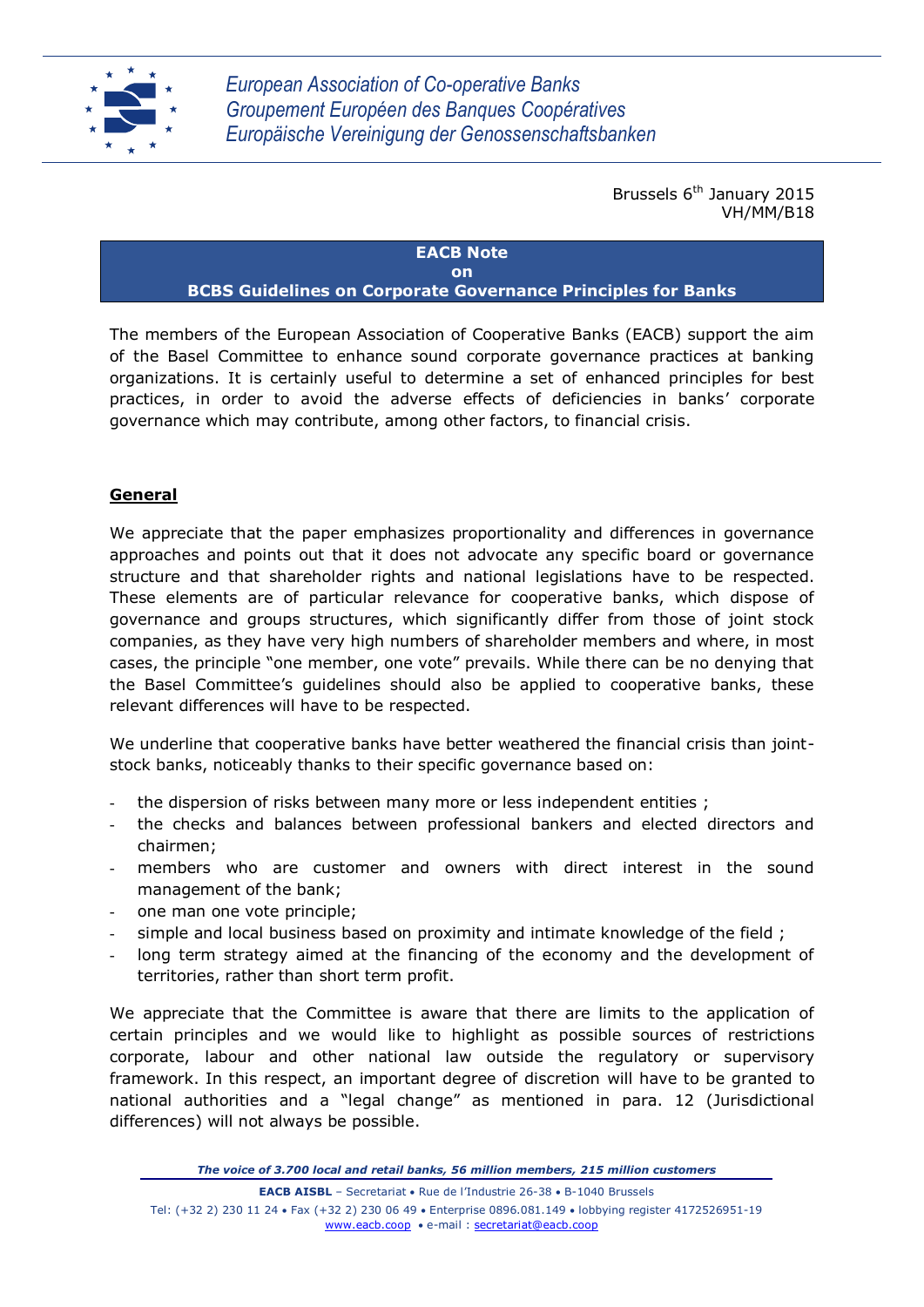

Moreover, the EACB would like to draw the attention of the BCBS to the fact that the governance framework for institutions in Europe was comprehensively amended with the introduction of CRR and CRD IV as of January 2014. We believe that these rules are in line with Principle 11 and that no additional market standards or standalone regulations are required.

# **Drafting**

### *Senior management/board of directors*

We believe that the use of the terms "senior management", "board of directors" and "board" is not very consistent and causes confusion, especially when to be applied in jurisdictions with a dualistic model. Therefore, we would recommend to use the term "management body" for general principles throughout the text and to single out respectively whether the executive (managing/executive board), the supervisory function (supervisory board), or a director/staff level below the board (senior management) is meant (see also principle 5). In addition we would recommend clarifying what is meant by the term senior management, i.e. whether this is the management just below the management body or the management body itself.

We also have the impression that the paper is too much geared towards one-tier models. Certain elements and proposals do not seem conclusive if applied to two-tier governance models, where the systems of checks and balances are different. Especially before this background some of the suggested solutions seem overly formal and could even be counter-productive if applied in two-tier systems (e.g. exclusion of chair of supervisory board from certain board committees).

#### *Management body*

The term "management body" should be defined as "an institution's body or bodies, which are appointed in accordance with national law, which are empowered to set the institution's strategy, objectives and overall direction, and which oversee and monitor management decision-making, and include the persons who effectively direct the business of the institution;" (CRD 4 directive, article 3 (7)).

Indeed, in some jurisdictions directors may have both supervisory and management roles. In that case, the difference with persons who exclusively have managing powers is that these latter "operate the bank's business on a day-to-day basis" as referred in BCBS documents at point 2. The CRD 4 directive also defines these 'senior management' as "those natural persons who exercise executive functions within an institution and who are responsible, and accountable to the management body, for the day-to-day management of the institution;" (CRD 4 article 3(9). The *summa divisio* should be between the" management body" and the "day-to-day management" of the bank.

Therefore the glossary should be modified accordingly: the board of directors cannot be defined as the structure that exclusively supervises management, because it may have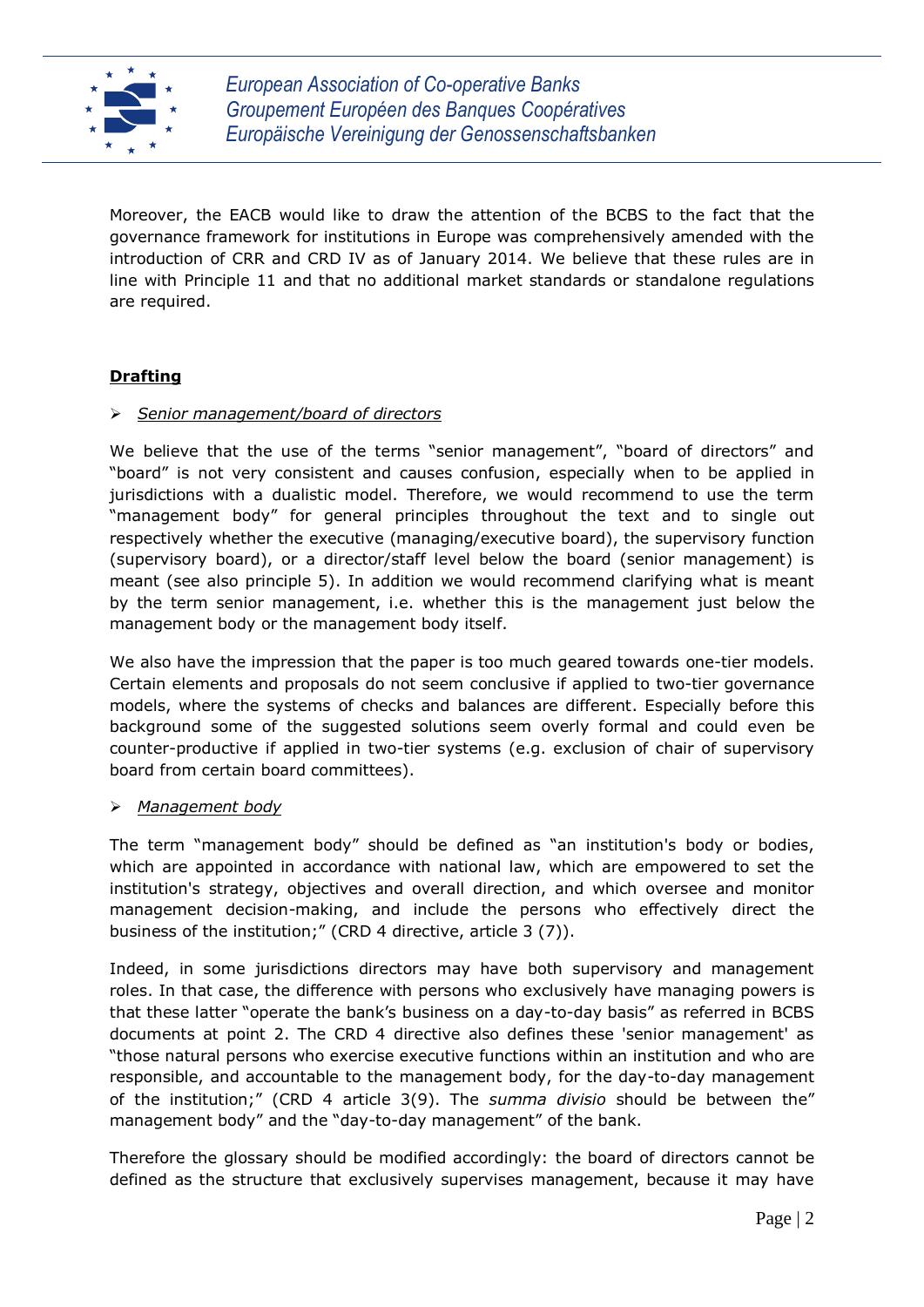

both supervisory and management task, but no "day-to-day management of the institution"

#### *Board governance structure*

The drafting of the beginning of point 16 is also confusing: *"Owing to these differences, this document does not advocate any specific board or governance structure. The term board of directors is used as a way to refer to the oversight function and the term senior management as a way to refer to the management function in general. These terms should be interpreted throughout the document in accordance with the applicable law within each jurisdiction".* This drafting is ambiguous and should be modified.

The key point is to abide by the principle set in point 16 of the BCBS document : "The application of corporate governance standards in any jurisdiction is naturally expected to be pursued in a manner consistent with applicable national laws, regulations and codes (e.g. taking into consideration the existence of oversight boards in some jurisdictions)".

#### **Independent Directors (Principle 2 and 3)**

All in all, we believe that the guidance regarding independent directors could unintendedly be too far reaching.

The role of independence in governance is assumed as primal cornerstone and is not challenged: "The board must be suitable to carry out its responsibilities and have a composition that facilitates effective oversight. For that purpose, the board should be comprised of a sufficient number of independent directors" (para. 45).

However, this role is far from being obvious. For instance, it can be remembered how the presence of so-called "independent directors" has not been by itself a guarantee of sound governance in the past. If, the independent directors do not have the appropriate culture and distort the incentive system of the organisation, on the contrary, some of them may even emerge as a new class of professional directors, often former CEOs, "salaried" with attendance fees, and that are not really "independent" from the CEOs of companies. This is particularly sensitive especially for one-tier systems. It seems difficult to support that a director may have no interest whatsoever in the company and not suffer in any way from the company's bankruptcy.

The historical basis of boards of directors is instead in many cases constituted of the main shareholders who have a direct interest in an efficient management of a company.

The very fundament of cooperative banks is that they have been created by their customers for their customers, who are in most cases eventually the owners of the bank. Therefore, the governance of cooperative banks is based on the involvement of customer-owners, the members, in the governance of the bank. This model has proved very efficient due to the direct and obvious interest of members in the good management of the bank, both as owners and as customers and depositors.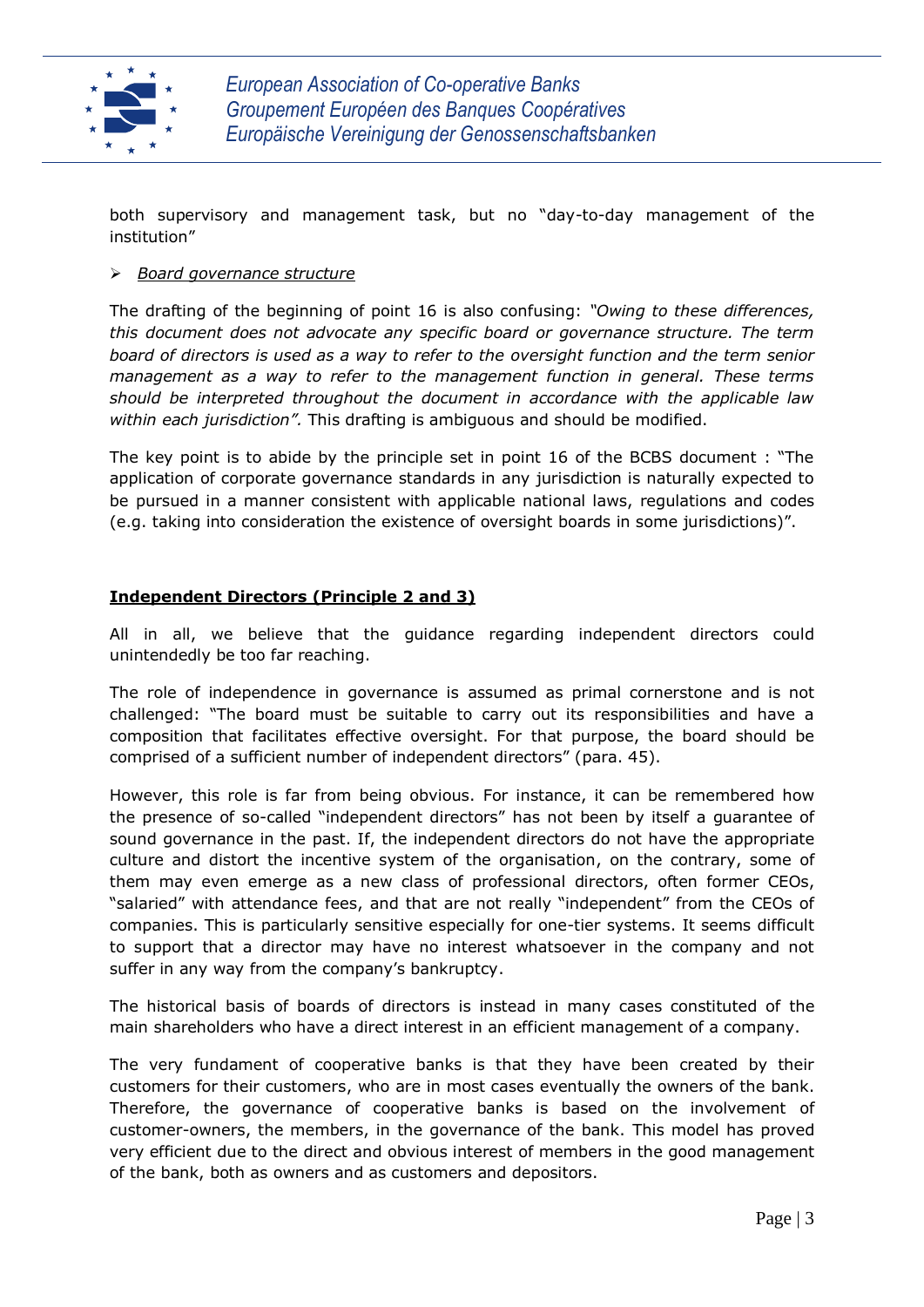

The directors of the management board, in one-tier systems, and of the supervisory board, in two-tier systems, of a cooperative bank are independent because they have been elected by the members, are not subject to the will of the management, and because they are often depositors and customers of the bank.

#### *Independent Directors – the definition*

The definition in the glossary, which is identical to the one of the FSB's "Thematic review on risk governance", requires an independent director "not to have any management responsibilities with the bank and not to be under any undue influence, internal or external, what would impede his exercise of objective judgment".

In cooperative groups, where local institutions are the major shareholders of central institutions and specialized institutions, this could mean that managing directors of local banks, when sitting on the board of the central institution of their group or network would not be considered "independent", since they may have management responsibilities in other parts of the group. This would exclude her/him from the status of "independent director" and could create difficulties.

An important issue remains also what constitutes "undue influence". In this respect, the FSB review reveals quite a bandwidth of possibilities. It has to be underlined, that often, although not for every cooperative bank, board members are also members of the cooperative, hold shares and do business with the cooperative. The idea is that as customers they should have a good insight and understanding of the bank and a strong interest in its services. Moreover, the capital involvement as shareholder in cooperative banks is never significant. We therefore underline the importance to maintain a definition of independence as the current one, which gives sufficient flexibility. By no means should "undue influence" be defined along a list of formal criteria, as due to the variety of governance structures this might lead to undue and uneven restrictions. There should be a dedicated assessment to identify in individual cases whether a member of the board is independent or not. Independence of the members of the management board should rather be subject to declaration/self evaluation with regards to his/her connection to the respective credit institution and subsequent internal evaluation by the credit institution.

In particular, the paper should also avoid misleading proposals, and should explicitly clarify that members of the management board recruited from the shareholder/customer base should not be considered dependent, influenced, or under conflict of interest *per se* (see from para. 79). Reflecting the shareholder structure and the business model, it should be allowed to boards and committees (see from para. 67) to recruit among their shareholders/customers.

Although not for every case, often a condition for the election to the board of a cooperative bank consists in being a shareholder member or a member holding certificates or any other type of capital instrument issued by the cooperative.

Since the board member may also be a client and a holder of capital instruments of the cooperative, the proposed definition of "independent director" would make it highly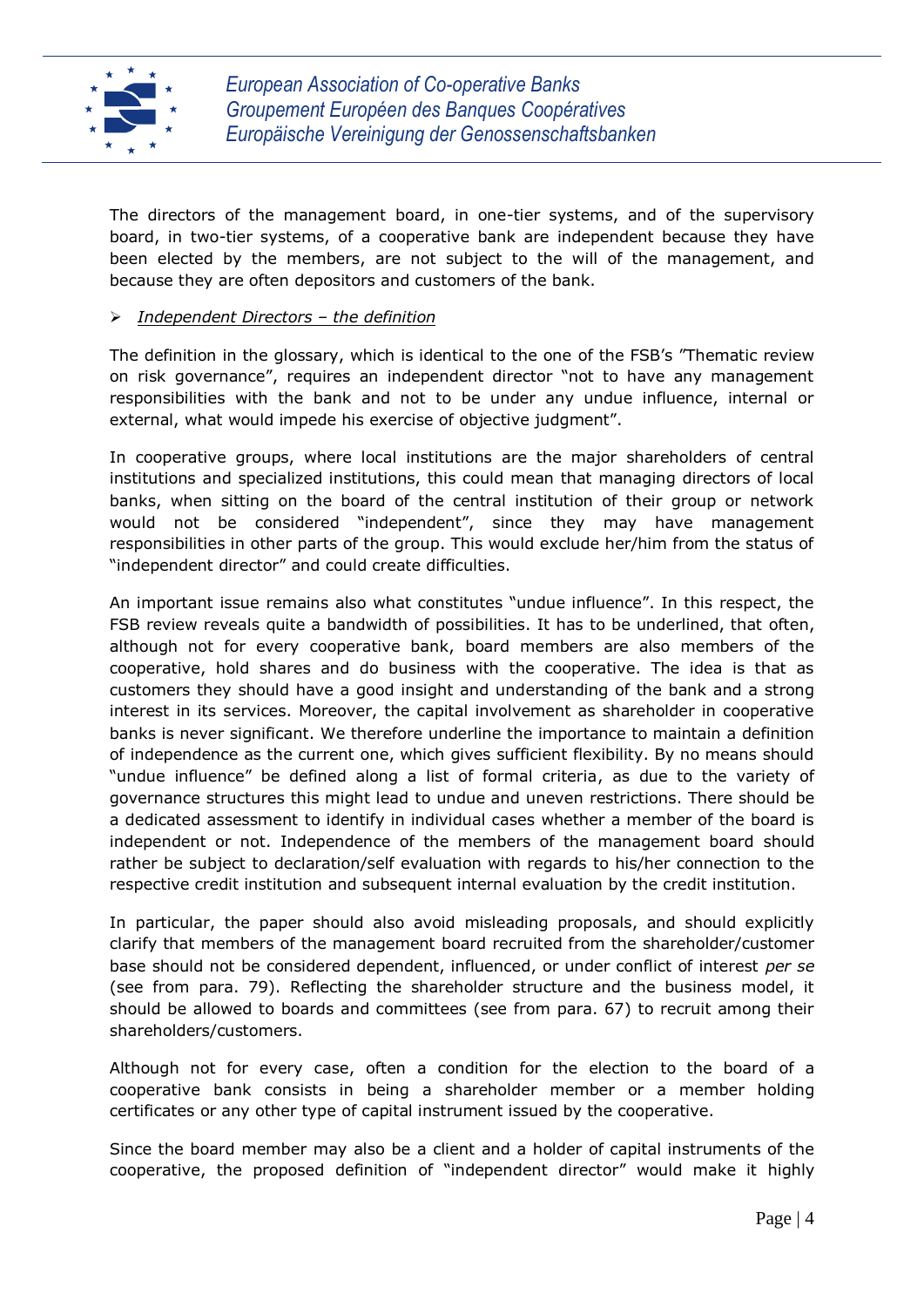

difficult for board members of many cooperative banks, current or future, to comply with the independence criteria proposed. This would contrast with the checks and balances between professional day-to-day managers and directors/members elected by members which have proved very effective.

Therefore, we would recommend supplementing the definition of "independent director" with the following:

"For the avoidance of doubt, when applying these guidelines in cooperative groups/networks, the independent directors shall not be denied their independence when they are:

1. Board members who are also clients and shareholder members of the cooperative or members of the cooperative holding certificates or any other type of capital instrument issued by the cooperative; and

2. Board members in any cooperative of a group of cooperatives and who are also board members, directors, managing directors or members of the senior management in another cooperative of the group;"

#### *Independent directors - nomination*

Furthermore, we disagree, with the proposals which require the nomination of independent directors, especially in Principle 2 and 3. Those principles, amongst others, require that:

- the boards are comprised of a certain number of independent directors (Nr. 45),
- the nomination committee should be composed of a number of independent board members (Nr. 52),
- the members or the audit committee should be entirely independent (Nr. 67),
- the majority of the members of the risk committee should be independent (Nr. 70);

We are not convinced that this high amount of independent board members will really lead to a better oversight and control. While we strongly advocate for an independence of mind and character of the board members, we would not believe that there is a lack of independence due to involvement in the management of affiliated banks. We also believe that this issue has to be treated differently in monistic and dualistic structures.

#### **Periodic review of the structure of the board of directors (Principle 3)**

The guidelines state that the Board of directors should periodically review its own "structure". We would appreciate a clarification of this notion of "Board's own structure": The implementation of this principle recommending a periodic review of the "structure" of the Board should be construed so as not to interfere in prevailing legislation. Indeed, the choice of the form of management is set by the legal statutes and only a general meeting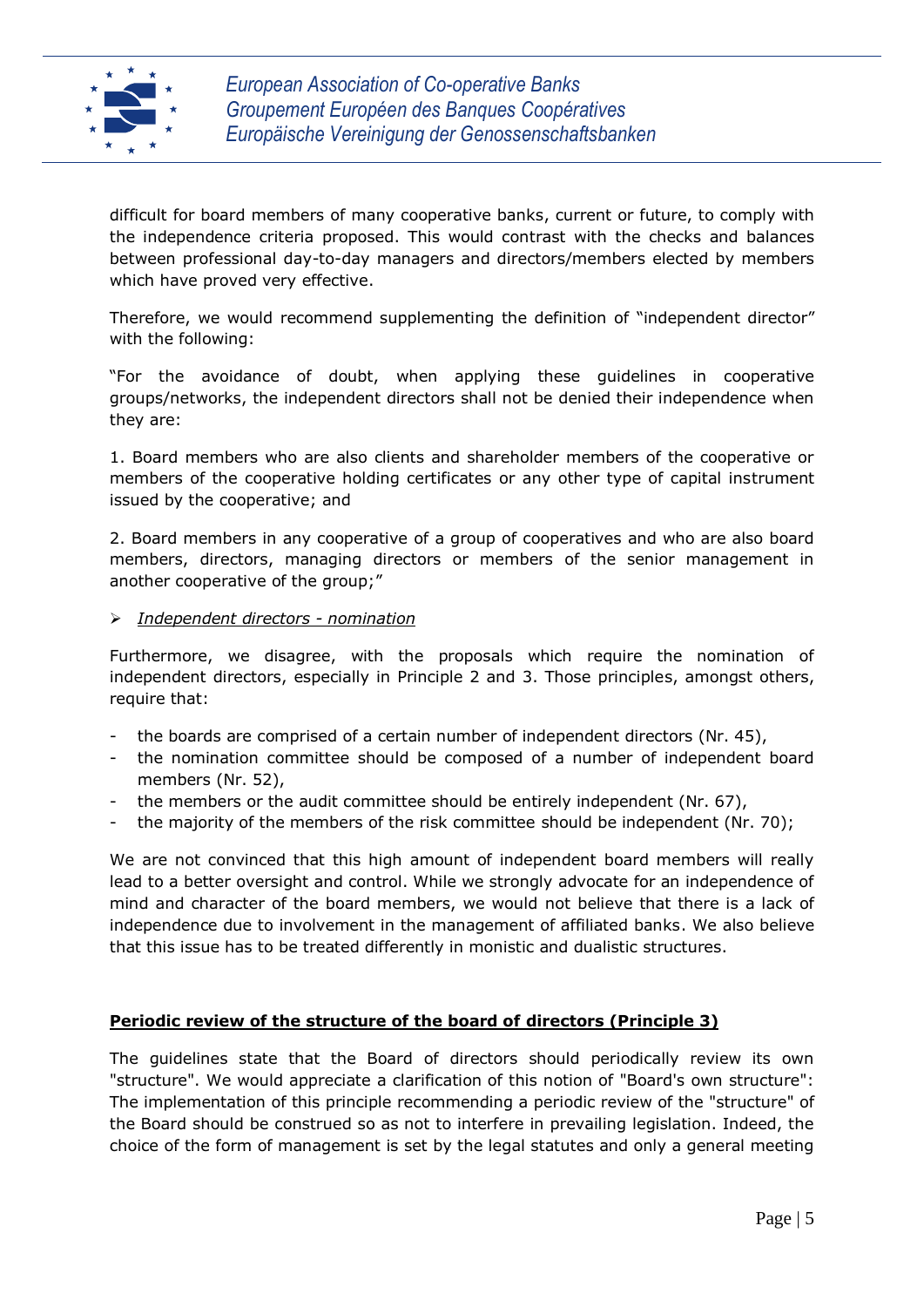

of members or shareholders would "review" the existing structure. The role of the Board is to consider the structure and propose to the general assembly the relevant changes.

Taken in a broader sense, the evaluation of its own structure by the Board would be to organize the sharing of responsibilities/roles of the various bodies of the Board, committees and the chairman of the Board. In addition, this principle seems to only take into account monistic models and not take regard of dualistic models. In the latter ones the chair of the management board is an executive board member while all the nonexecutive board members are members of the *supervisory board*. This would be in line with national company law. In fact, under some jurisdictions banks are obliged to have both a board of directors and a supervisory board.

#### **Qualities of the chair of the board (Principle 3)**

The Basel Committee states in its guidelines (Nr. 60) that, to promote checks and balances, chairman of the Board should be a non-executive Board member and not serve as chair of any Board committee. We understand that the aim of this provision is to strengthen the protection of the independence of the debates within the committees that advise the Board. However, we have doubts about the efficiency of this procedure, which could lead to duplications of discussions. In particular, it should be possible for the to allocate responsibilities of committees with staffing responsibility (e.g. the nomination or remuneration committee) to the board's chair.

Moreover, we do not believe that such restrictive rule should be implemented in banks of all sizes.

With respect to para. 60-61 of the draft guidelines, the guidelines should not aim at promoting one specific governance structure or model among the different models that are available under applicable laws in each jurisdiction.

In some jurisdictions, for instance in France, company law permits banks to be organised either with: (i) a board of directors (*directoire*) and a supervisory board (*conseil de surveillance*) as per the dualistic model; or (ii) a board of directors (*conseil d'administration*) and one or more managing directors (*directeur général and directeur général délégué*), generally not members of the board.

In the latter case, the powers of the board of directors (*conseil d'administration*), which are provided for under national companies law, include executive powers. In this case, it would therefore be impossible to implement measures as those indicated in para. 61 of the draft guidelines, since such measures would be contrary to national company law.

Moreover, from a more general perspective we do not see any need to restrict in this way the role of the chair in a dualistic system of supervisory board/management board.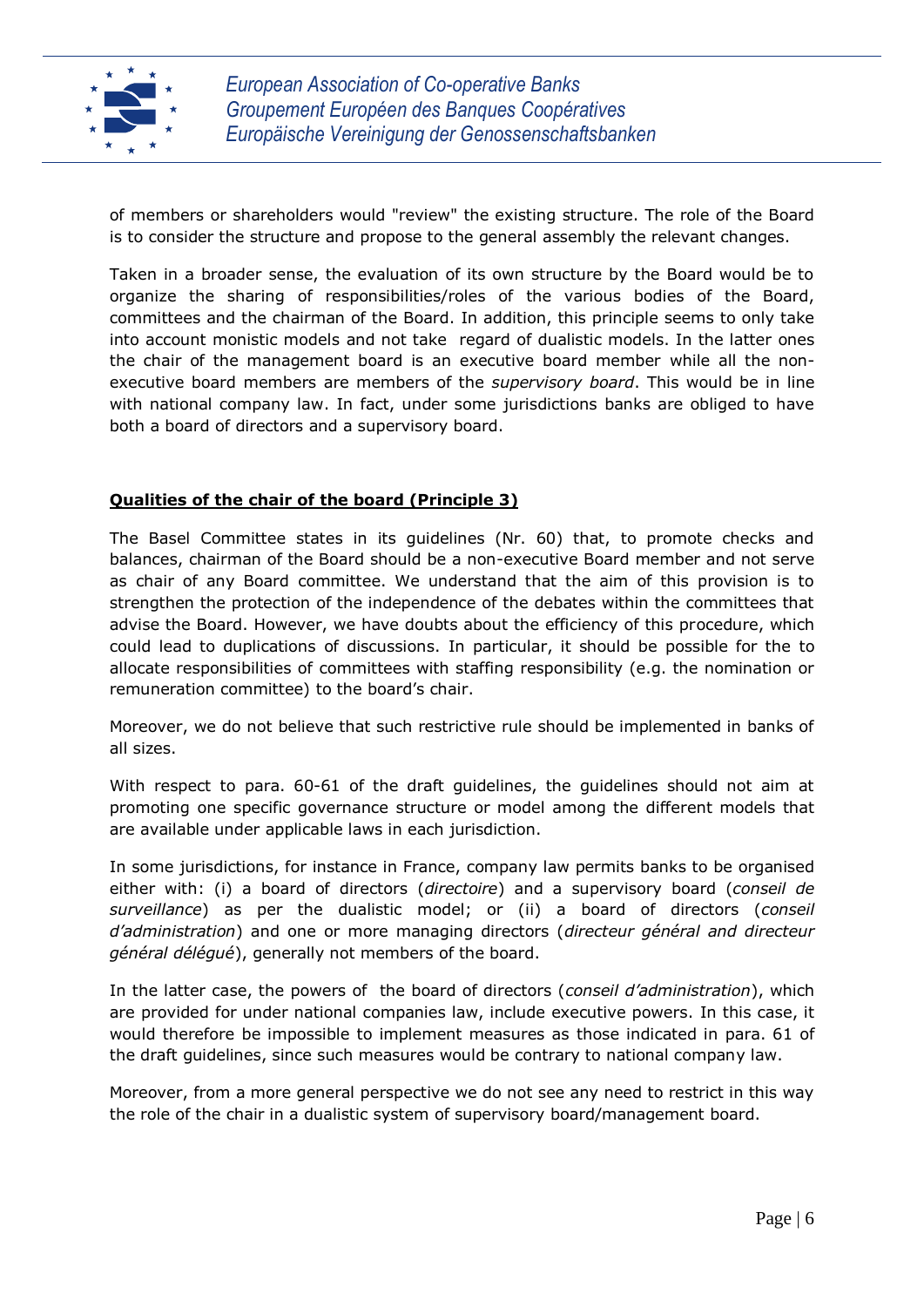

## **Audit and Risk Committee (Principle 3)**

According to the draft guidelines, the audit committee has the power to monitor the implementation, by the management body, of the remedial measures which are required because of flaws in the internal control identified in the audit report. We do not believe that the powers of an audit committee should be defined to this degree of detail.

Moreover, some prerogatives appear to be already in the remit of the risk committee. For instance, the accounting statements and reports, the risks related to internal or external fraud, or compliance with accounting rules are all under the scope of the permanent control framework, thus of the risk committee.

The risk committee established is also responsible for direct supervision of both the implementation of policies and procedures of risk, and the risk monitoring. We believe that it is sufficient if the risk committee is destined to assist the Board in this task.

All in all we believe that this raises the question of the relationship between the supervisory functions of the individual committees and the Board as a whole. Especially in dualistic systems, where there is a supervisory board apart from the management board, it seems not necessary to enhance the role of those subcommittees to such extent.

Thus, in this context, we find that such a division of tasks of Internal Control bodies between risk and audit committee may reveal inefficient. On the one hand, this scheme is redundant, especially if there is a need to schedule periodic meetings between these committees to corroborate their respective opinion (para. 74). On the other hand, it is difficult to assume that such a division would guarantee better risk oversight. At a supervisory level audit and risks findings are complementary and need to be viewed simultaneously within a comprehensive approach for a full factual knowledge decision.

We believe that the establishment of audit and risk and other Committees within a board is more a matter of proportionality and depending on the size, risk profile and complexity of the institution, its business model and activities than the consultation paper suggests. Moreover, we believe that this question requires a more differentiated approach in the case of two-tier models: for small institutions with two-tier models we do not see the need for a mandatory establishment of such board committees, nor do we believe that the creation of such committees should be strongly recommended. We therefore suggest to adjust the sentence "For other banks it remains strongly recommended" (para. 67, 70) accordingly.

#### **Conflict of interest**

It seems hardly feasible to implement a detailed, written "*conflicts of interest policy*" (para. 82) for the board. It is in fact not practical to list situations that may give rise to conflicts of interest when serving as a board member. Such examples could not be complete and may even result misleading for the board. It should rather be left to the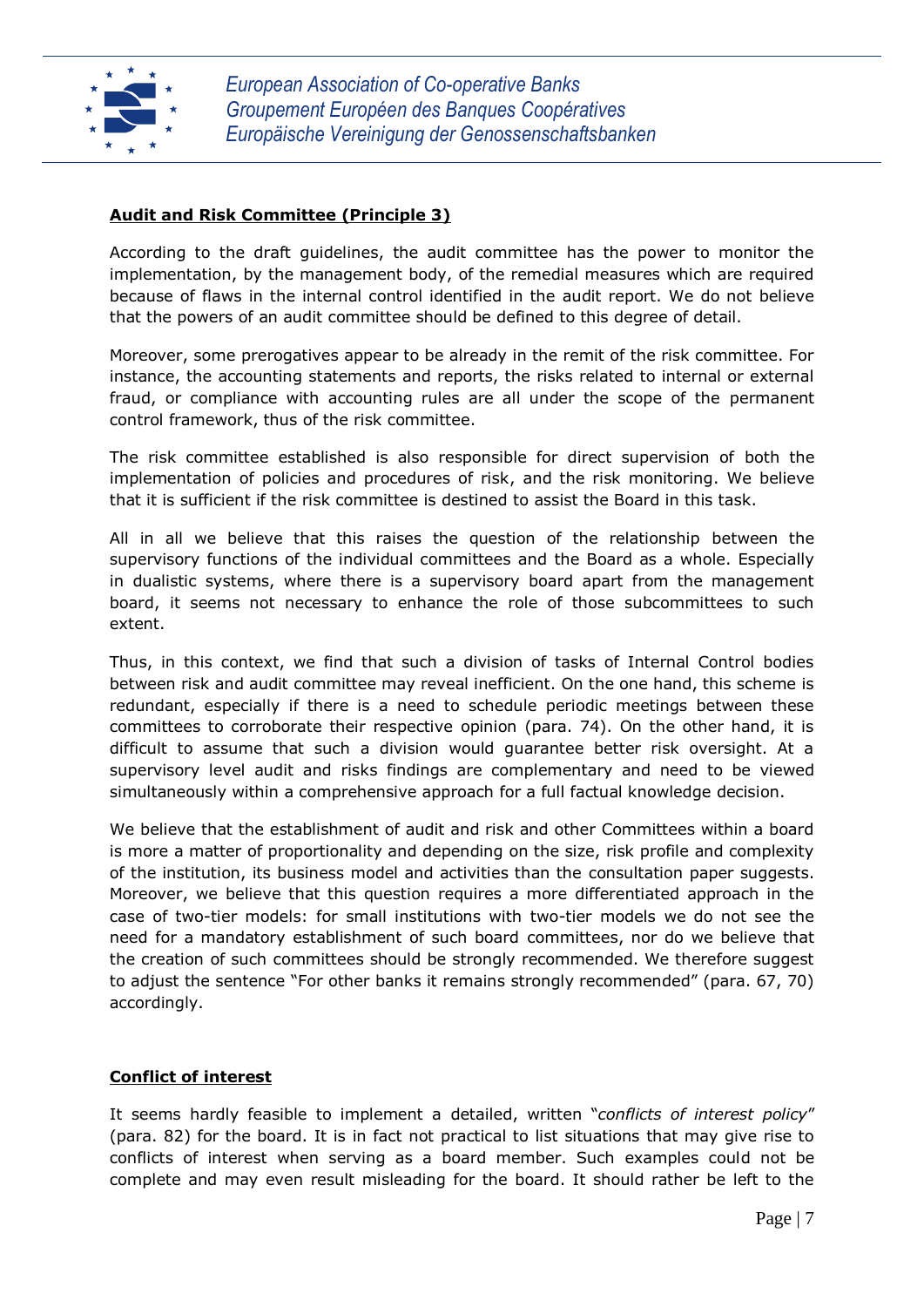

responsibility and awareness of board members to closely monitor the best interest of the institution to identify and avoid possible areas and sources of conflict.

## **Governance of group structure (Principle 5)**

In particular in jurisdictions with a dualistic model it would be confusing to create group wide responsibilities for "the board" without differentiating which function is meant (as pointed out above under "Drafting"). For instance, to "establish a group structure" should be explicitly in the competence of the parent company's executive directors endowed with guidance and oversee functions. Any crossover between executive, and oversight/supervisory function in group structures should be avoided.

Moreover, when parent companies "prescribe" corporate risk policies (para. 123) for subsidiary management, there may arise conflicts with the principle that a subsidiary is to adjust group policies under certain circumstances (para. 96/97). The guidelines should clarify how such conflict shall be solved.

## **Risk Management (Principle 6)**

Periodic interactions between Chief Risk officer (CRO) and the Risk committee are to be considered as an effective practice for the independent information of the board of directors. This implies that the CRO has to gather and provide information to directors on the risk situation vs. the set of risk limits of the Bank, according to the risk appetite strategy.

However, the oversight on the CRO by the Risk committee appears inappropriate (para. 71) as board members must be independent from operational function. Besides, this proposal is not symmetric towards other Internal audit functions (Head of Internal Audit, Compliance officer), thus questioning their actual independence.

#### **Risk Communication (Principle 8)**

When referring to the possibility for the board to determine that additional information is needed (para. 126), it should also be clearly indicated that the "board" would also be entitled to determine that less information is sufficient.

Under para. 126, the scope of the accuracy of the information delivered to the Risk committee is to be clarified. If accuracy stands for "liability" (instead of "adequacy"), the sense of the word is then likely to question the independence of Internal Control function (Chief Risk officer, Head of Internal Audit, Head, Compliance officer).

Finally, the proposal to avoid "organisational silos" is too vague at this stage and appears unintelligible.